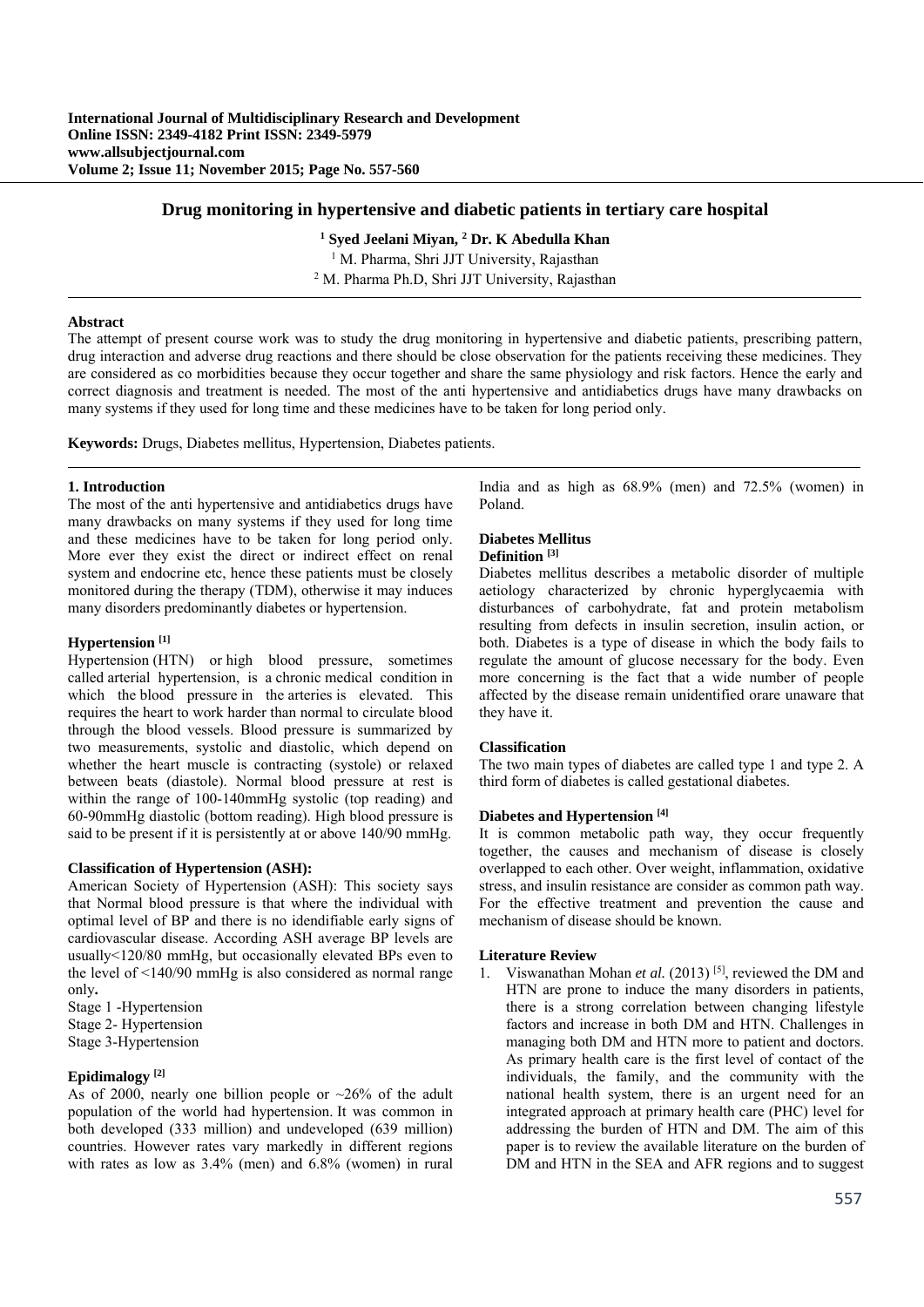strategies to improve DM and HTN prevention and control in primary care in the two regions.

- 2. Ala 'a Alkerwi, *et al.*  $(2013)$ <sup>[6]</sup>, conducted a study on status of unawareness of diabetes and hypertension in adult, because it may effect on CNS and CVS hence it is important to prevent the coronary and cerebrovascular diseases and for the improvement of health in adult. The considerable lack of awareness and insufficient management required a urgent need for intensive efforts to reduce the gap in preventing policies, and to control the cases according to standard clinical guidelines.
- 3. Nirrvan Patell *et al.*, (2009) [7], Hypoglycemia Associated with the Use of Levofloxacin, Seth M. Garber, Melanie W. Pound, Susan M. Miller was conducted a study on drug– drug interaction and case series involving fluoroquinolones and antihyperglycemic medications. The fluoroquinolones involved in these reports were gatifloxacin (seven cases), ciprofloxacin (two cases) and levofloxacin (three cases). Glyburide was the most often implicated anti hyperglycemic drug, accounting for five of the cases. The remaining interactions involved glimepiride, pioglitazone (with glyburide), and repaglinide.
- 4. Wayne Putnam MD, *et al.* (2009) [8], reviewed, HTN is commonly seen in patients with NIDDM, and it is still not well controlled, after the use of more than two antihypertensive drugs, the close observation says that at maximum dosing, 66% of patients did not achieve target BP values. Practice based policies to increase dosing and numbers of drugs prescribed might be required.
- 5. Walterr Zidek *et al.*, (2008) [9], assessed the use of core anti hypertensive drugs for the treatment of pre diabetes is need a precaution, the patients on antihypertensive therapy are more risk of developing the diabetes for which exact guideline for the use antihypertensive are still missing. The predictable mechanism for the induction of diabetes from antihypertensive drug is destruction of islet cell which impaired the pancreatic functions followed by peripheral insulin resistance and glucose impaired tolerance. The RAS itself plays important role in the development of DM. Over dose of RAS is reduced the insulin and glucose delivery to the peripheral skeletal.
- 6. Janet A. Rowan, M.B, Ch, B, *et al.* (2008) [10], reviewed the study of using the metformin as anti-diabetic in gestational diabetic women's, as metformin is used commonly in this condition, where as its efficacy and safety for this conditions are lacking. In women with gestational diabetes mellitus, metformin alone or with supplemental insulin is not associated with increased perinatal complications as compared with insulin. Hence the women preferred metformin to insulin treatment

### **Materials**

This is the quantitative study with descriptive quantitative phase; data were collected from medical record of 800 to 1000 patients of different families, in cardiology and general medicines department in Princess Asra Hospital a super specialty hospital Shah Ali Banda, Charminar, and Hyderabad. The qualitative phase was individually interviewed and is conducted with 5 physicians and 25 patients every week.

## **Study Design**

1. Single center means OPD,

- 2. Observational pts / IPD or ICU.
- 3. Non-interventional study.
- 4. Random patients
- 5. Prospective observational study to design the prescribing pattern of anti Hypertensive drugs.
- 6. Patient selection was random
- 7. Total 800 to 1000 patient samples from OPD and IPD were included.

# **Study Criteria**

### **1) Inclusion Criteria**

Patients in Princess Asra Hospital, Shah Ali Banda, Charminar, Hyderabad, Andhra Pradesh.

- 1. under the guidance General physician and associates.
- 2. Patients (in and out-patients) of both genders with all age.
- 3. 3. Patients who are willing to give verbal and authentic information and are consent for the study and willing to participate.

# **2) Exclusion Criteria**

- 1. Patients in I.C.U, and other non-selected departments.
- Patients with previous history of any disorder or toxicity taking any other drug besides anti-diabetic antihypertensive drugs.
- Pregnant and lactating mothers.

The patients taking other than cardiology and general medicine

### **Source of Data**

Patient data relevant to the study was obtained from the following sources

- 1. Treatment chart or case sheet of patient
- 2. Patient data collection form
- 3. Medication or prescription
- 4. Patients counseling.

## **Drug Interactions**

A drug interaction is a situation in which a substance (usually another drug) affects the activity of a drug when both are administered together. This action can be synergistic (when the drug's effect is increased) or antagonistic (when the drug's effect is decreased) or a new effect can be produced that neither produces on its own). However, interactions may also exist between drugs and foods (drug-food interactions), as well as drugs and medicinal plants or herbs (drug-plant interactions). These interactions may occur out of accidental misuse or due to the lack of knowledge about the active ingredients involved in the relevant substances.

The interaction of the two drugs may also increase the risk that side effects will occur.

## **Methods**

A prospective observational study was conducted in both inpatient and outpatients of cardiology and general medicine department at Princess Asra Hospital, who have been diagnosed with either hypertension, Diabetes or both, Demographic details (name, age, education, occupation, income of the patient was collected. Admission, diagnosis and condition of the patient were recorded. Drug data of all the antihypertensive drugs prescribed, dose frequency, route of administration and dose were recorded. The results were expressed.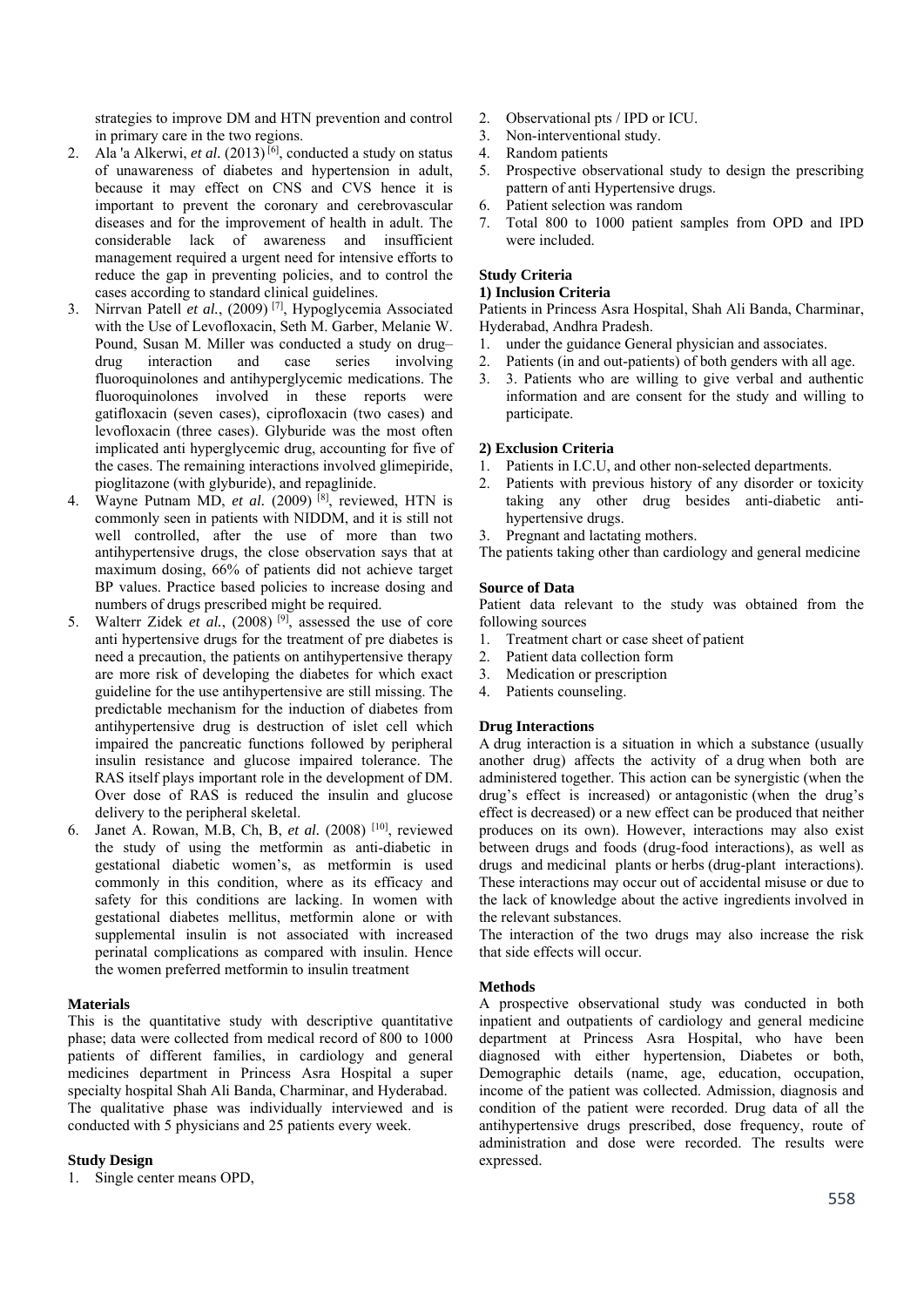## **Determination of Prescribing Patterns Collection of Data**

A suitable data collection form was designed and used. Data was collected with respect to

- Demographic details- Name, age, education, occupation, income of patient collected.
- Admission and discharge- diagnosis and the condition of patients on admission and discharge were recorded.
- Drug data- Brand and generic name of all antihypertensive drugs prescribed, dose frequency, route of administration and dose of drugs.

## **Assessmeny**

The prescription order of hospitalized as well as out patients were evaluated. The design is a prospective and observational type of study. The drug was assessed according to history, physical examination. For each patient receiving antihypertensive treatment, demographic data, diagnosis, details of drug administration, indication for treatment, dosage, dose frequency, route of administration and their appropriateness were recorded on individual forms. And statistic method.

### **Results**

| <b>Casesheet</b><br>No. | <b>Drug Regimen</b>                                                                                | <b>Drug Interactions</b>                                                        | <b>Possible Effects Of Drug Interaction</b>                                                                                                                                       | <b>Detected Adverse</b><br><b>Effects</b>                                |
|-------------------------|----------------------------------------------------------------------------------------------------|---------------------------------------------------------------------------------|-----------------------------------------------------------------------------------------------------------------------------------------------------------------------------------|--------------------------------------------------------------------------|
|                         | Glimepiride<br>Voglibose<br>Clopidogrel<br>Losartan<br>Metoprolol                                  | Glimepirid↔metoprolol                                                           | Hypoglycemia (symptoms of low blood<br>sugar) include headache, dizziness,<br>drowsiness, nervousness, confusion, tremor,<br>hunger, weakness, perspiration, and<br>palpitations. |                                                                          |
| 2.                      | Aceclo,<br>Cholecalciferol.<br>Vit-D3, Amitryptiline                                               |                                                                                 |                                                                                                                                                                                   | Vomiting, morning<br>sickness, cardiac<br>ailment, numbness              |
| 3.                      | Clopid, Telma, Pan,<br>Diclofenac<br>Paracetamol                                                   | $Clopidogre \leftrightarrow$ pantoprazole                                       | Risk of reinfarction, heart attack, stroke,<br>unstable angina, revascularization                                                                                                 | Indigestion, Anorexia,<br>constipation, frequent<br>urination, body pain |
| $\overline{4}$ .        | Metformin, Insulin iso,<br>Pregabalin<br>Azithro.<br>Dextromethorphan,<br>Aspirn                   | Metformin $\leftrightarrow$ insulinisophane                                     | hypoglycemia                                                                                                                                                                      | Itching                                                                  |
| 5.                      | Cipro, Ranitidine,<br>Ondan, Paracetamol,<br>Tramadol, Telmisartan<br>CPM, Codeine-Po <sub>4</sub> | Ciprofloxacin⇔ondansetron<br>Ciprofloxacin⇔tramodol.<br>Hydrocodone↔telmisartan | Arrhythmias, dizziness, lightheadedness,<br>fainting, shortness of breath.<br><b>Seizures</b><br>HTN, orthostasis                                                                 |                                                                          |

# **Conclusion**

The conclusion of the present study that there is need or scope for improving the prescribing habits of clinicians, in the present study the education intervention is needed. Rational prescribing system of drugs should be made a part of medical education at the undergraduate and post graduate levels with emphasis on integrated problems based on pharmacotherapeutic in teaching and practice. Many new potent, effective and expensive drugs have been introduced in recent decade which has led to a steady increase and often misuse of drugs. Other important reasons are

- (a) Patient of antihypertensive should leave the fear; the clinician has to do a possible action which could satisfy the patient.
- (b) The patient expects medicines when they are ill and have come to regard receiving them as a kind of social right.
- (c) Finally it is the professional responsibility of doctor to do needfulness of patient.

## **Significant drug interactions**

Like clopidogrel⇔pantoprazole, ciprofloxacin⇔ ondansetron, atorvastatin⇔clopidogrel, atorvastatin⇔pantoprazole,  $atorvastatin \leftrightarrow$ pantoprazole, ceftriaxone↔furosemide etc.

ADR were assessed based on the drug interactions and also by patient counseling

### **References**

- 1. Thomas Giles D, Barry Materson J, Jay Cohn N, John Kostis B. Definition and classification of Hypertension, the journal of clinical hypertension, November, 2009, 11.
- 2. Kearney PM, Whelton M, Reynolds K, Whelton PK, He J. Worldwide prevalence of hypertension: a systematic review. J Hypertens, 2004; 22(1):11-9. Doi: 10.1097/ 00004872- 200401000 -00003. PMID. 15106785.
- 3. Kerner1 W, Bruckel2 J. Definition and classification of Diabetes Mellitus. German Diabetes Association, Clinical Practice Guidelines, March, 2014.
- 4. Bermard. Y. Cheuma, Chao Li. 27- Diabetes and Hypertension, there is common metabolic pathway, coronary heart disease, J Framer, section Editor. January, 2012.
- 5. Viswanathan Mohan, Yackoob K. Seedat, and Rajendra Pradeepa. The Rising Burden of DM and HTN in Southeast Asian and African Regions, Need for Effective Strategies for Prevention and Control in P H C Settings. International Journal of HTN, Article, 3, January, 2013.
- 6. Ala'a, Alkerwi, Sybil Pagny, Marie Lise Lair, Charles Delagadelle, Jean Beissel. Level of unawareness and management of diabetes and hypertension among adult in Luxembourg. Department of public health, centre Public-Sante, strassem. Grand duchy of Luxemberoug 2 Service